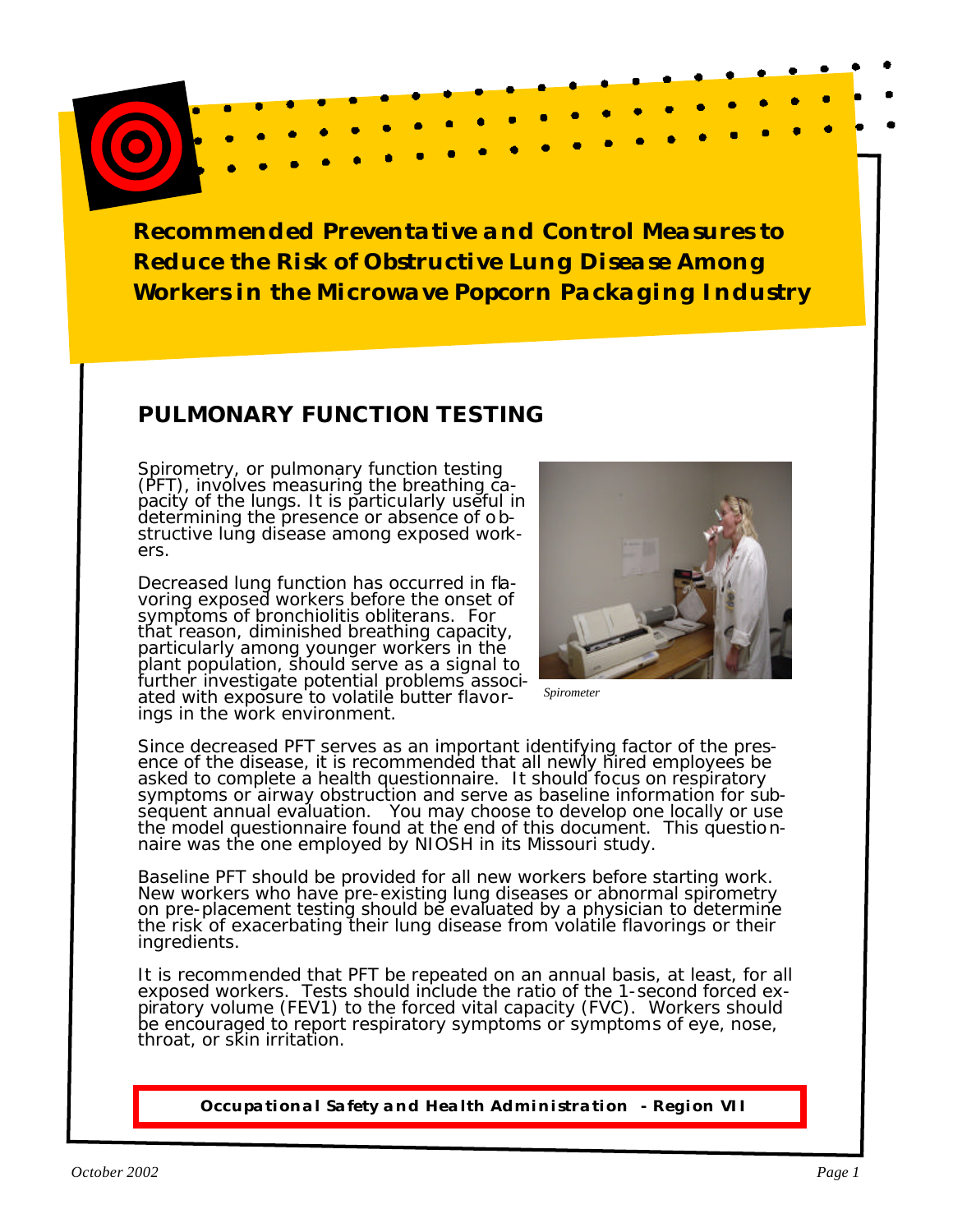# **EYE AND SKIN PROTECTION**

NIOSH is aware of eye injuries occurring in at least three micro- wave popcorn packaging plants, which are believed to be due to employee exposure to flavoring vapors. These volatile organic compounds may affect the eyes and skin due to their irritant prop-<br>erties. They also report several instances of workers experiencing severe skin rashes, in some cases including sloughing of the skin, which may be associated with flavoring vapors or handling of liquid flavorings.

It is recommended that employers provide chemical goggles for<br>exposed employees to protect against potential splash and/or vapor exposure. Goggles are available that fit over corrective lenses if necessary.

It is also recommended that employees making process additions, or otherwise handling liquid, paste, or powdered flavoring ingredients where direct skin contact is possible, be provided with appropriate chemical resistant among manufacturers, communication with both your flavoring manufacturer and glove vendor will be necessary to ensure that appropriate glove materials are selected.

**Occupational Safety and Health Administration - Region VII**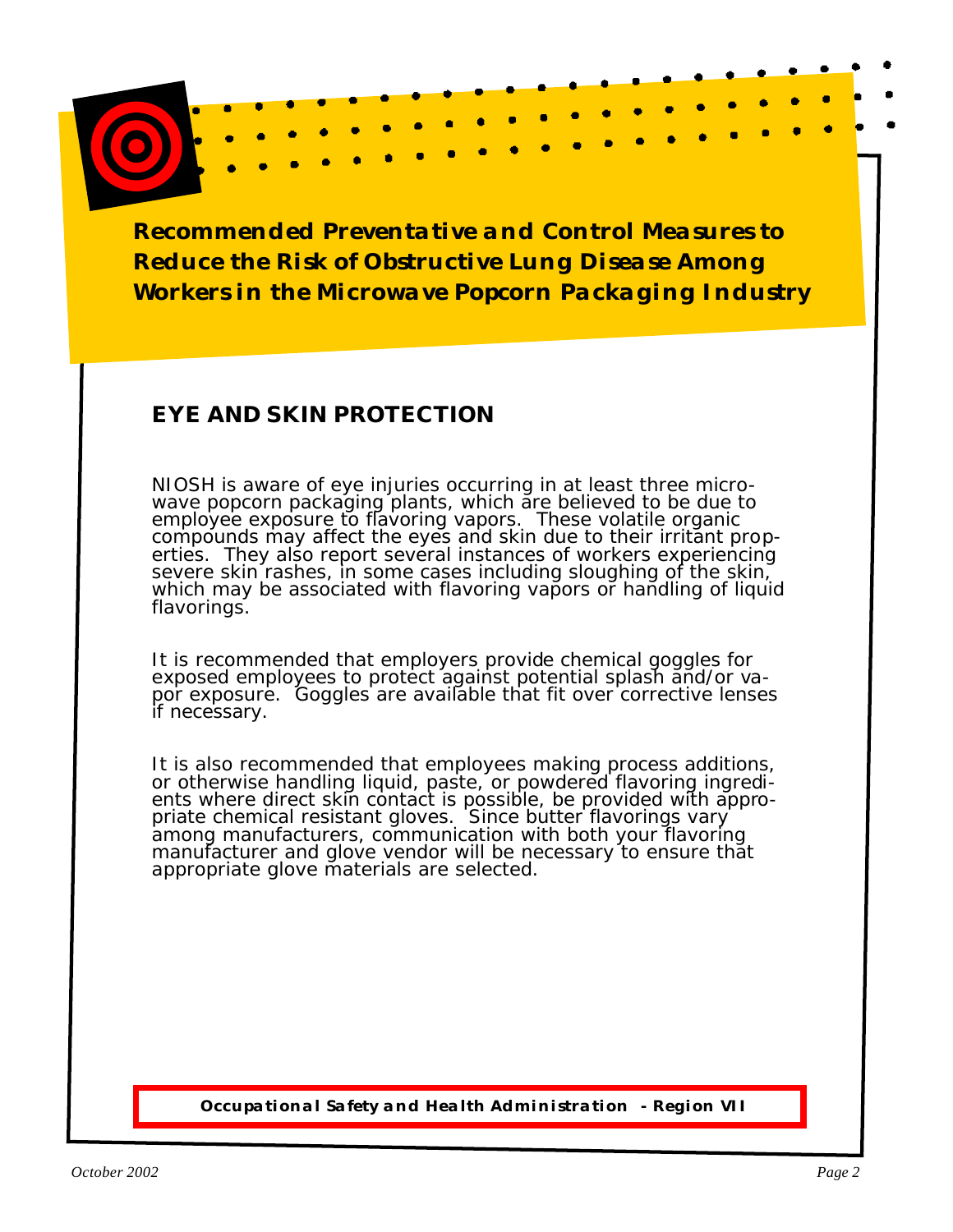# **RESPIRATORY PROTECTION**

Respiratory protection in the Mixing Room should be mandatory regardless of the amount of time employees spend in the room. At a minimum, it is recom-<br>mended that employees working in the Mixing Room be provided with and re-<br>quired to wear half mask air-purifying respirators. Respirators should be



*Half mask air-purifying respirator Powered air-purifying respirator* 



You may consider additional worker protection for the eyes with the use of a full face-piece respirator. Other options for respirators that workers may find easier<br>to wear in hot mixing rooms include powered air-purifying respirators (PAPR) or<br>supplied air respirators.

Respirators should only be used as part of a formal written respiratory protec-<br>tion program detailed in the OSHA respirator standard at 29 CFR 1910.134. This includes a medical evaluation to determine an employee's physiological and<br>psychological ability to use a respirator, fit testing of the respirator, required training of employees wearing respirators, and appropriate administration of the program.

**Occupational Safety and Health Administration - Region VII**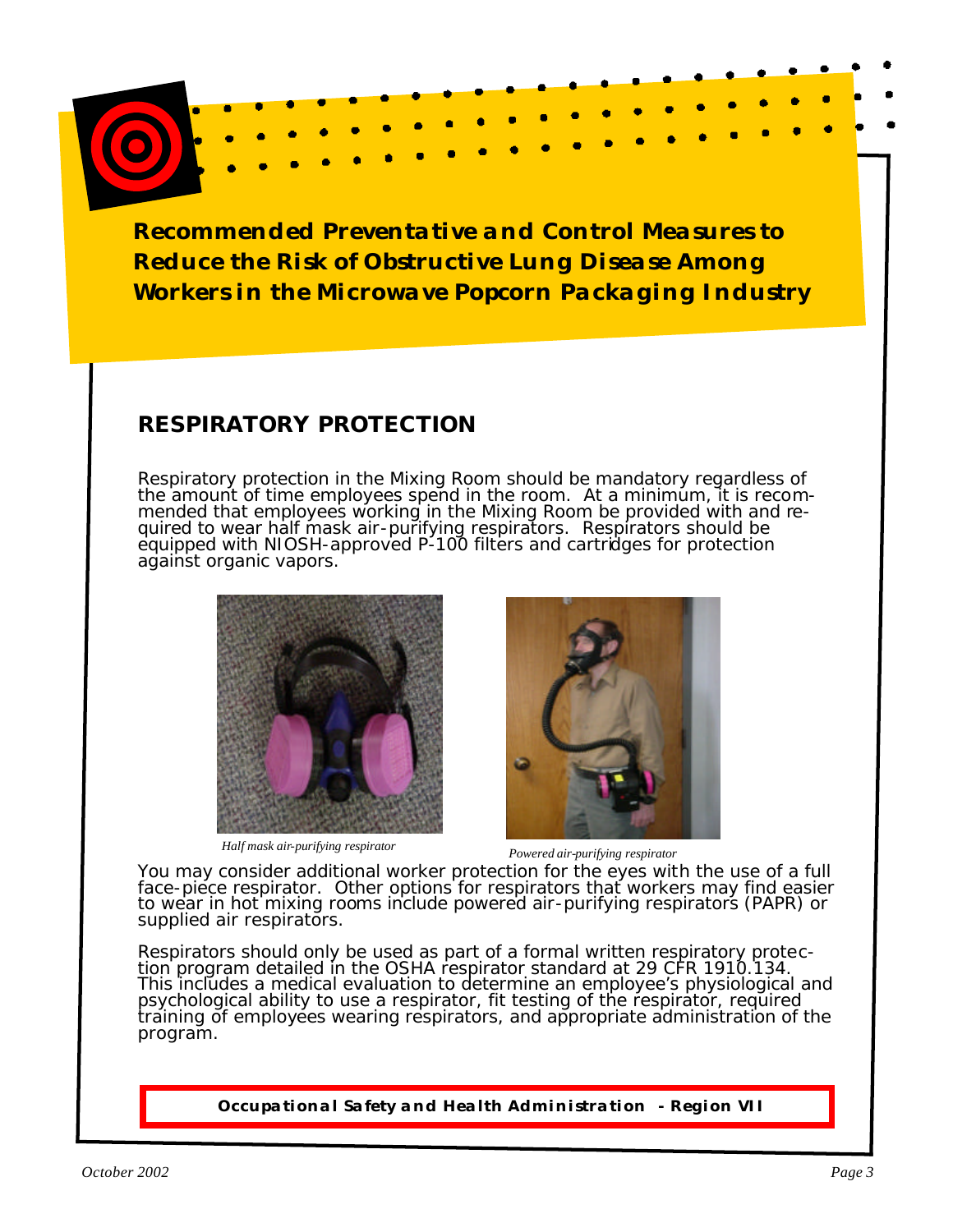# **ENGINEERING AND ADMINISTRATIVE CONTROLS**

The basic principles for controlling the occupational environment consist of substi- tution of less hazardous materials; isolation of the hazard; and the use of local and general exhaust ventilation to remove contaminants from the workroom. Experi-<br>ence has shown that occupational hazards can be controlled by the use of one or more of these principles. Consult with your plant engineer or refer to *Industrial Ventilation – Manual of Recommended Practice* (see "References" section of this document) for ventilation design examples and options.

While their applicability will depend upon variables in the manufacturing processes among various employers, some preventative engineering and work practice meas-<br>ures which have been shown to help reduce employee exposure levels to flavoring ingredients include:

- Reducing the operating tempera-<br>ture of the holding and mixing<br>tanks to that necessary to prevent solidification of the flavoring mixture for your process (generally less than  $120^{\circ}$ F). This will aid in reducing the volatiliza-<br>tion of components of the butter flavoring and their release into the workroom air.
- 
- 

· Equipping the head space of the *Ventilation on finished oil tanks in mixing room*  with local exhaust ventilation directed out of the plant. Local environmental regu-<br>lations should be considered if this is done without a scrubber.

- · Isolating the mixing room from the rest of the plant through the use of walls, doors or other barriers.
- · Providing the mixing room with a separate ventilation system; or ensuring that a negative pressure (relative to atmospheric pressure) is maintained in the mixing room to avoid the outward migration of contaminated air to adjacent areas of the plant.

(continued on next page)

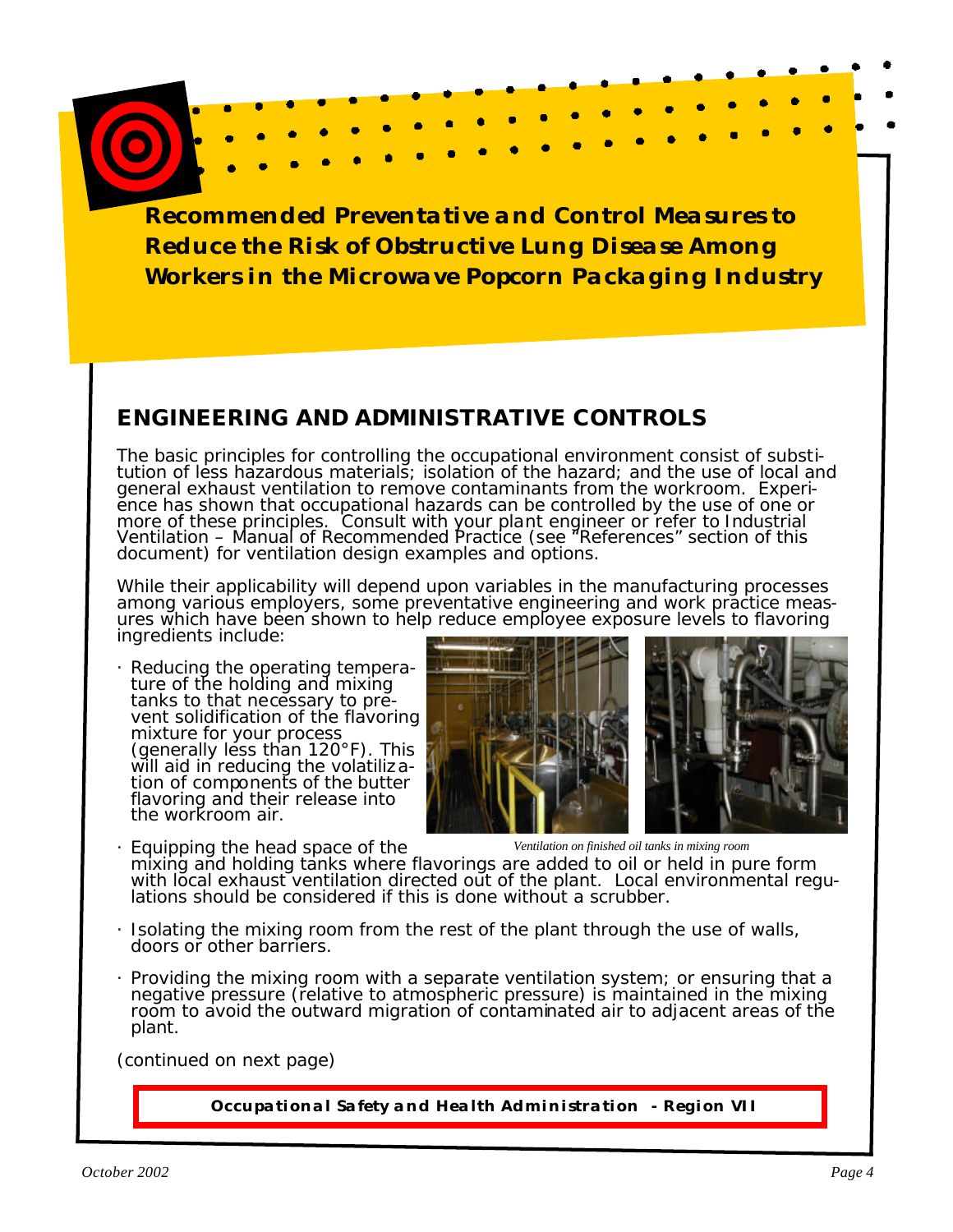### **ENGINEERING AND ADMINISTRATIVE CONTROLS**

(continued from previous page)

- · Automation of the mixing process.
- · Covering the flavoring and finished oil tanks and ven- tilating the headspace to reduce emissions into the room.
- Eliminating spillage from overfilling tanks, leaks in seals and fittings, and manual transfer of materials, all of which have been identified as sources of emissions.
- Reducing dust exposure during bag dumping by in-<br>stalling commercially available bag dumping stations<br>equipped with local exhaust ventilation (three-sided canopy hood) and bag disposal.
- · Putting lids on transfer buckets to avoid residual vapor release and/or placing buckets in a ventilated area fol-<br>lowing transfer; or pumping flavoring from smaller to larger tanks to avoid manual transfer altogether.
- · Adding flavorings at room temperature.
- · If a flavoring must be heated prior to adding it to the flavoring tank or mixing tank, transfer the flavoring to the tank via a pumping system rather than manual transfer.
- · The application of axial flow dilution ventilation wall fans (require an adequate supply of tempered make- up air in cold months).



*Covered/ventilated flavor tank* 



*Flavor tank ventilation* 

### **Occupational Safety and Health Administration - Region VII**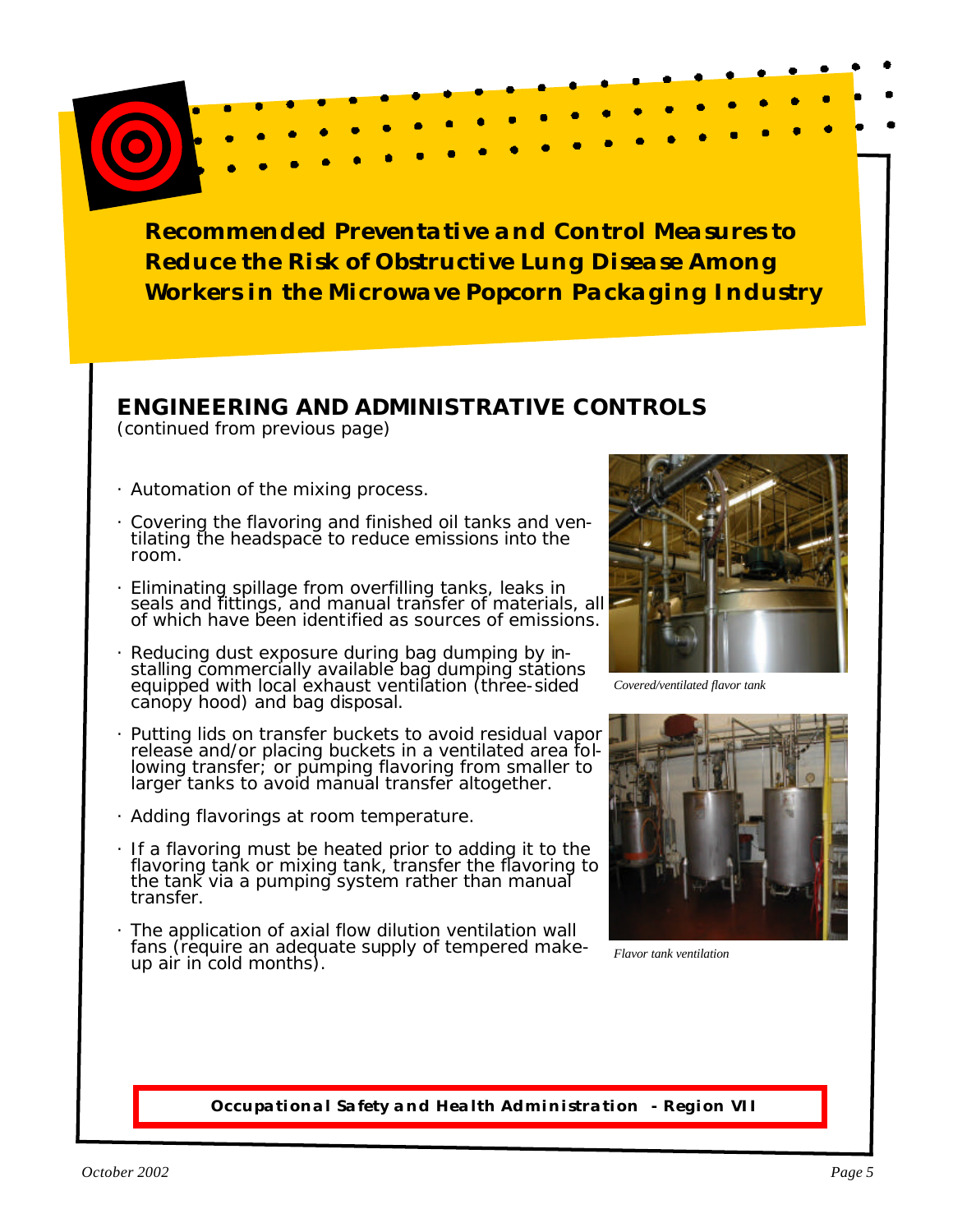## **ENVIRONMENTAL MONITORING**

Diacetyl, a ketone with butter flavor characteristics, has been shown to be the predominant volatile organic compound (VOC) present in these work environ- ments. It is suggested that it may be the cause, or a marker for a cause, of respiratory disease in this workforce.

For that reason, it is recom-<br>mended that full-shift indus-<br>trial hygiene sampling be em-<br>ployed to measure its presence in the work environment. This should include both personal and area samples. Such sam-<br>pling is useful in determining<br>initial concentrations and loca-<br>tions of diacetyl and other VOCs in the work area. It also<br>serves to determine the success of the application of engi-<br>neering and administrative controls in reducing the levels *Sampling pump and sampling tube* of diacetyl, as well as total VOCs, in the workplace.



While it is recommended that all areas of the plant be sampled initially to determine exposure levels, it is of particular importance to assure that the fol-<br>lowing plant areas are sampled:

- · The mixing room
- · Plant areas where flavoring tanks are located
- · The production lines
- · The quality assurance laboratory.

Since the composition of butter flavorings varies among manufacturers, it is recommended that you consult with your flavoring manufacturer when con-<br>ducting environmental monitoring.

(continued on next page)

**Occupational Safety and Health Administration - Region VII**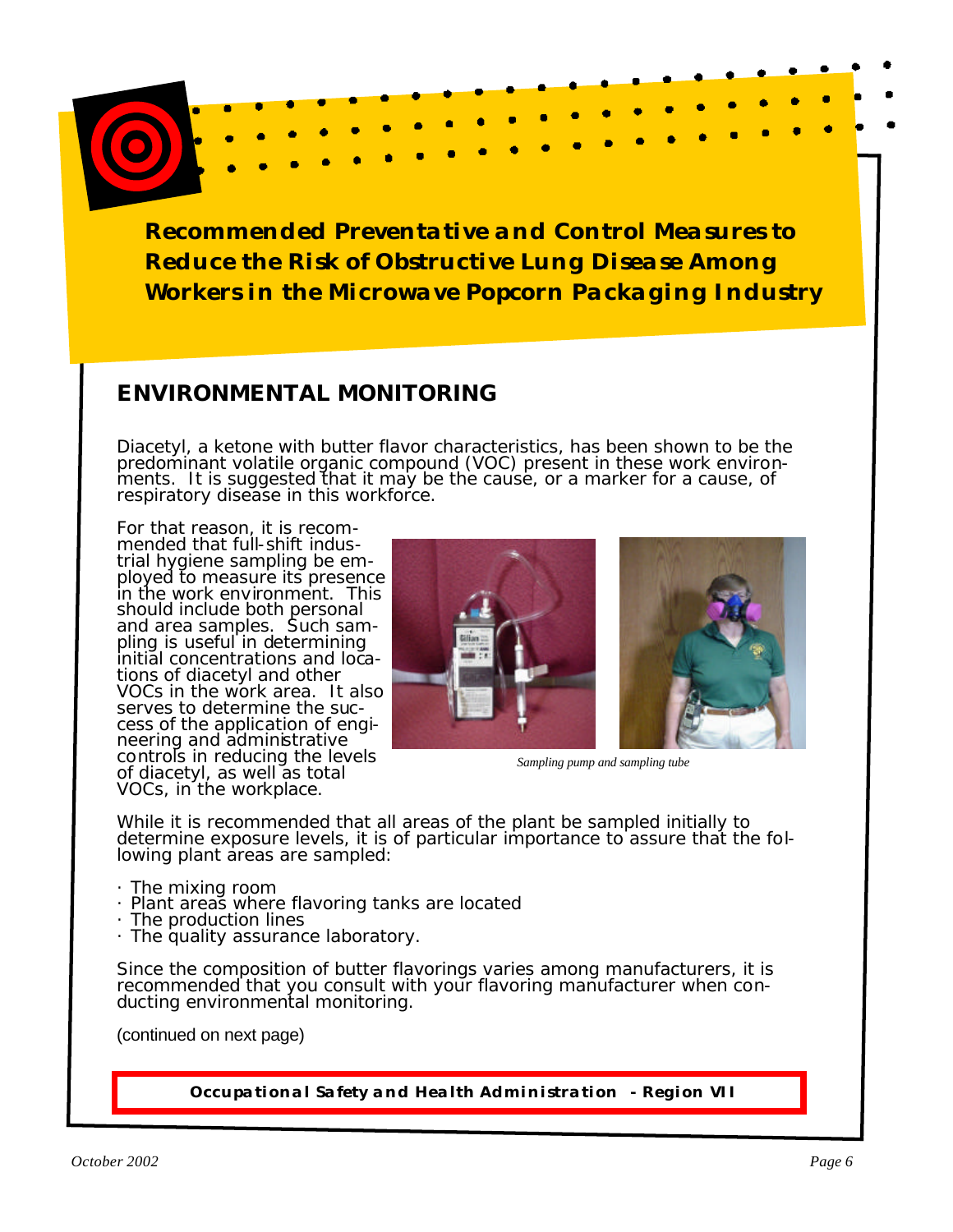### **ENVIRONMENTAL MONITORING**

(continued from previous page)

The following OSHA sampling and analytical method (or subsequent revision) is rec- ommended:

### **GENERAL DESCRIPTION**

- · **Name**: Diacetyl
- · **Synonyms**:<br>Biacetyl; 2,3-Butandione; 2,3-Diketobutane; Dimethyldiketone
- · **Chemical Abstracts Service #**: 431-03-8
- · **Description**:
	- Colorless liquid<br>- Molecular weight:
	-
	- Molecular weight: 86<br>- Vapor pressure: 178 mm<br>- Molecular formula: C4H602<br>- Boiling point: 88°C<br>- Melting point: -2°C
	-
	-
- · **Incompatibilities**: Strong oxidizers; bases; reducing agents; metals

### **MONITORING**

Primary Sampling/Analytical Method (SLC1)

- · **Media**: Anasorb CMS tubes
- · **Analytical solvent**: 99:1 acetone:methanol
- · **Maximum volume**: 10 Liters
- · **Maximum Flow**: 0.2 L/min
- · **Anl 1** (current OSHA analytical method): Gas chromatography with flame ioniza- tion detector; GC/FID
- · **Reference**: 1 (NIOSH 2557)
- · **Class**: Validated
- · **Conditions**: 30-m Stabilwax DA (0.32 mm ID; 1u film thickness)

 *NOTE: Samples must be refrigerated immediately after sampling and shipped to the laboratory as soon as possible.* 

**Occupational Safety and Health Administration - Region VII**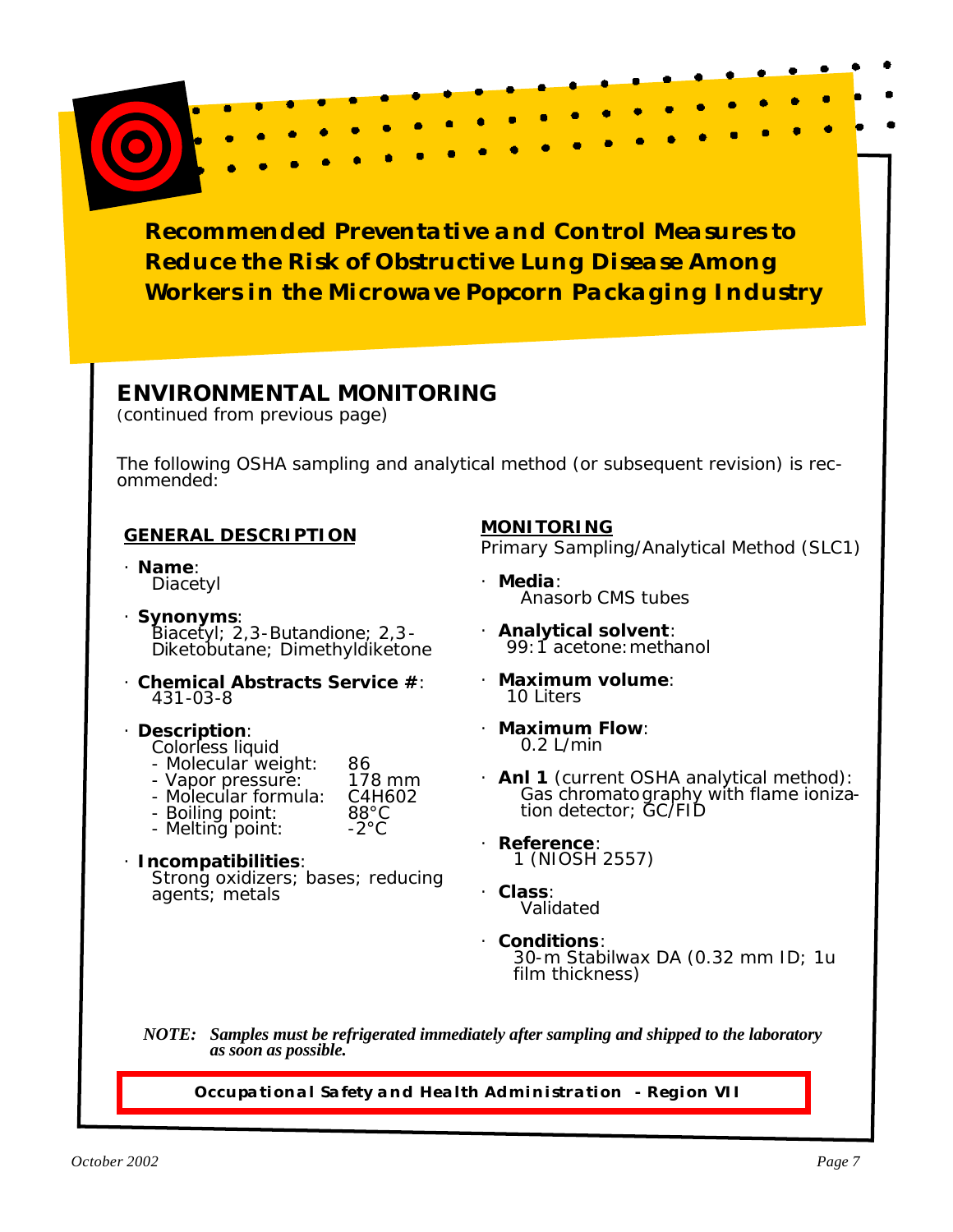n

c

### **RESOURCES**

Assistance in performing environmental monitoring and with control measures may be obtained from your plant engi-<br>neer, insurance carrier, private consultants, or the following:

## **· OSHA-funded state consultation programs (no cost to you)**

Iowa Workforce Development Department Division of Labor Services 1000 East Grand Avenue Des Moines, IA 50319 (515) 281-6308

Kansas Department of Human Resources Division of Workers Compensation Industrial Safety and Health Section 512 West Sixth Street Topeka, KS 66602-3150 (785) 296-7476

Missouri Division of Labor Standards P.O. Box 449 Jefferson City, MO 65102 (573) 751-3403

Nebraska Department of Labor Division of Safety Consultation 301 Centennial Mall South, Lower Level P.O. Box 95024 Lincoln, NE 68509-50248 (402) 471-4717

#### **· State Health Departments**

Iowa Department of Public Health Division of Health Protection & Environmental Health Lucas State Office Building 321 East Twelfth Street Des Moines, IA 50319-0075 (515) 281-8707

Kansas Department of Health and Environment Bureau of Epidemiology and Disease Prevention Topeka, KS 66612 (785) 296-1127

Missouri Department of Health & Senior Services P.O. Box 570 Jefferson City, MO 65102 (573) 751-9071

Nebraska Department of Health & Human Services Regulation and Licensure 301 Centennial Mall South Lincoln, NE 68509 (402) 471-0550

- **· OSHA**<br>
United States Department of Labor<br>
Occupational Safety and Health Administration<br>
1100 Main Street, Suite 800<br>
Kansas City, MO 64105<br>
(816) 426-5861<br> <http://www.osha.gov>
- **NIOSH**<br>
Centers for Disease Control and Prevention (CDC)<br>
National Institute for Occupational Safety & Health<br>
Appalachian Laboratory for Occupational Safety &<br>
Health Fealth<br>Respiratory Disease Hazard Evaluation &<br>Technical Assistance Program<br>Field Studies Branch Division of Respiratory Disease Studies 1095 Willowdale Road Morgantown, WV 26505-2888 (304) 285-5749 <http://www.cdc.gov/niosh>

### REFERENCES:

· ACGIH. *Industrial Ventilation – A Manual of Recommended Practice,* 24th ed. Cincinnati, Ohio, American Conference of Governmental Industrial Hygienists. 2001.

ACGIH 1330 Kemper Meadow Drive Cincinnati, OH 45240 (513) 742-2020

- · NIOSH. *NIOSH Investigation of Gilster Mary Lee, HETA* #2000-0401, Technical Assistance to Missouri Department of Health, Interim Report, August 22, 2001. U.S. Department of Health and Human Services, Centers for Disease Control and Prevention (CDC), National Institute for Occ
- CDC. Fixed Obstructive Lung Disease in Workers at a Microwave Popcorn Factory Missouri, 2000 2002. U.S. Department of Health and Human Services, Centers for Disease Control and Prevention (CDC), Morbidity and Mortalit
- · Kreiss, Kathleen, M.D., et.al., *Clinical Bronchiolitis Obliterans in Workers at a Microwave Popcorn Plant.* New England Journal of Medicine. 2002; 347:330-338.

#### **Occupational Safety and Health Administration - Region VII**

Page 8

×

п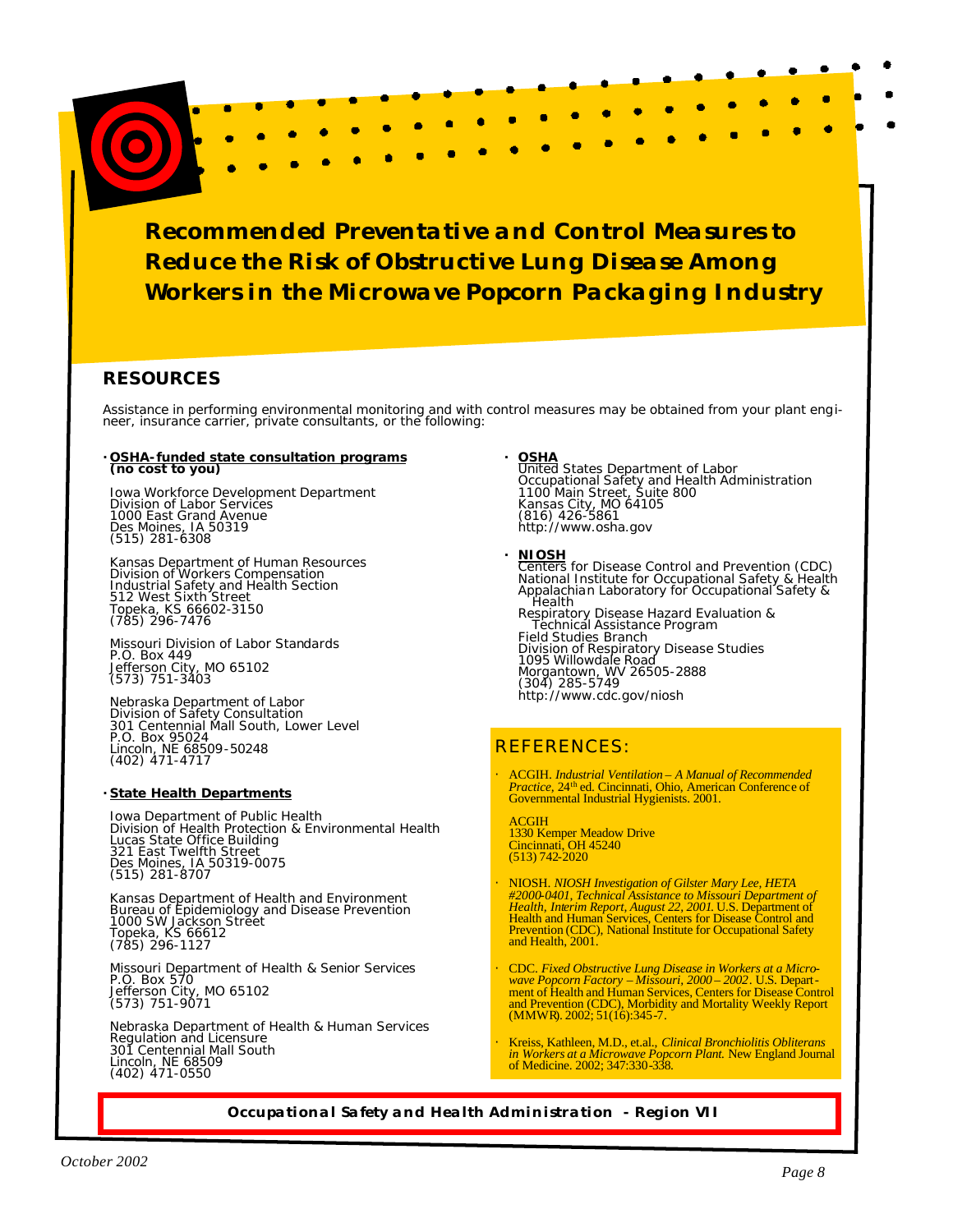## **Health Questionnaire\*** (Used by NIOSH in its Missouri study)

| <b>Health Condition</b>  | <b>Question</b>                                                                                                             |  |
|--------------------------|-----------------------------------------------------------------------------------------------------------------------------|--|
| Chronic cough            | Do you usually cough on most days for 3 consecutive<br>months or more during the year?                                      |  |
| Wheeze                   | Have you ever had wheezing or whistling when you did not<br>have a cold?                                                    |  |
| <b>Wheezing Attacks</b>  | Have you ever had 2 or more attacks of wheezing that have<br>made you feel short of breath?                                 |  |
| Chest tightness          | During the last 12 months, have you woken up with a feeling<br>of chest tightness?                                          |  |
| Shortness of breath      | Are you troubled by shortness of breath walking with people<br>of your own age on level ground?                             |  |
| Trouble breathing        | - I have regular trouble with my breathing but it always gets<br>completely better.<br>- My breathing is never quite right. |  |
| Fever                    | While working at the plant have you had weekly or daily<br>fever?                                                           |  |
| Chills                   | While working at the plant have you had weekly or daily<br>chills?                                                          |  |
| Night-sweats             | While working at the plant have you had weekly or daily<br>night-sweats?                                                    |  |
| (continued on next page) |                                                                                                                             |  |

**Occupational Safety and Health Administration - Region VII**